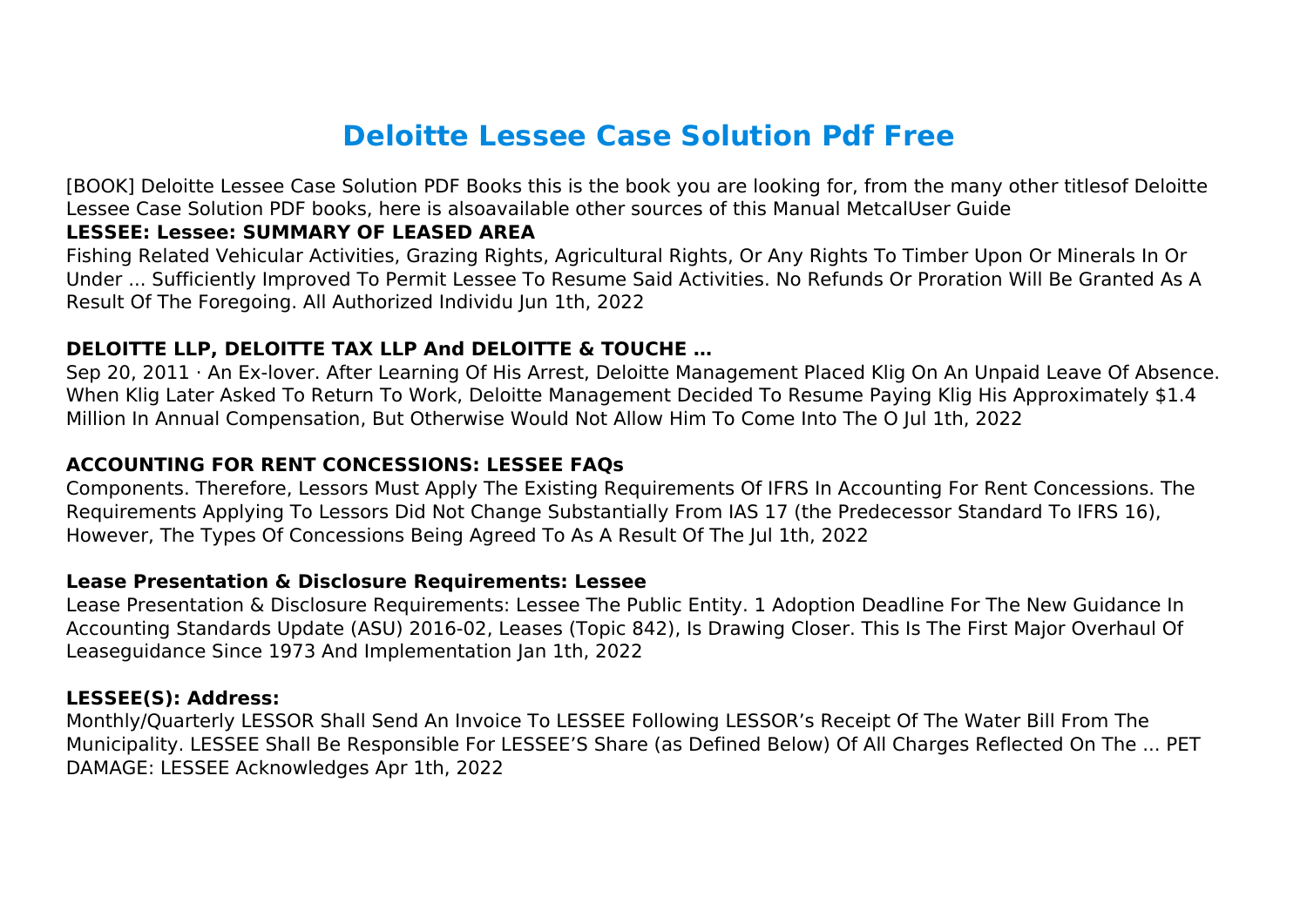# **LESSEE'S ODOMETER DISCLOSURE STATEMENT**

Date Of Statement Lessor's Name Lessor's Address Signed By Lessor: To The Best Of My Knowledge The Odometer Reading Reflects The Actual Mileage Of The Vehicle Described Below; Or Please Check One Box And Sign Below: BODY TYPE I, (P Jun 1th, 2022

#### **New Leases Standard ASC 842 Lessee - Operating Leases**

Lessees Can Make An Accounting Policy Election (by Class Of Underlying Asset) To Account For Each Separate Lease Component Of A Contract And Its Associated Non-lease Components As A Single Lease Component. Scope And Scope Exceptions Identifying And Separating L Jul 1th, 2022

# **Lessee Accounting Under Topic 842**

Dec 13, 2017 · Lease Accounting Example General Ledger Amortization Schedule (As Of 1/1/Year 2): The Lease Liability For Both Lease Categorizes Is \$574,664, The ROU Asset For The Operating Lease And Finance Lease Is \$674,664 And \$652,220 (calculated To Include Prepaid Rent). Got Questions? | Contact Our Te Jan 1th, 2022

# **Vanhorne's Lessee V. Dorrance, 2 U.S. 304**

Judicial Bodies Must Revolve. Whatever May Be The Case In Other Countries, Yet In This There Can Be No Doubt, That Every Act Of The Legislature, Repugnant To The Constitution, Is Absolutely Void . . . . Could The Legislature Have Annulled These Articles, Respecting Religion, The Rights Of Conscience, And Elections By Ballot? Surely No. Jun 1th, 2022

# **Torts--Nuisance--Liability Of Lessor And Sub-Lessee For …**

& Co. And The Gotham Co'., But This Judgment Was Reversed, And A New Trial Ordered By The Appellate Division. On Appeal To The Court Of Appeals, Held, Affirmed, And Judgment Absolute For Plaintiff As Against Both Appellants. The Erection Of A Scaffold Over A Public Highway Is A Nuisance In Fact, And Appellants Who Suffered Such Erec- ... Mar 1th, 2022

# **Lessee Information Sheet Bir Excel**

The Following Additional Tax Compliance Requirements Are Listed Below: BIR ESales SystemThe Enhanced Electronic Sales (eSales) Online Coding System Made Public By BIR Through Tax Rules 5-2005. It Imposes Monthly Sales Reports Created By Cash Register Machines (CRMs), Point Of Sale (POS) Sys Mar 1th, 2022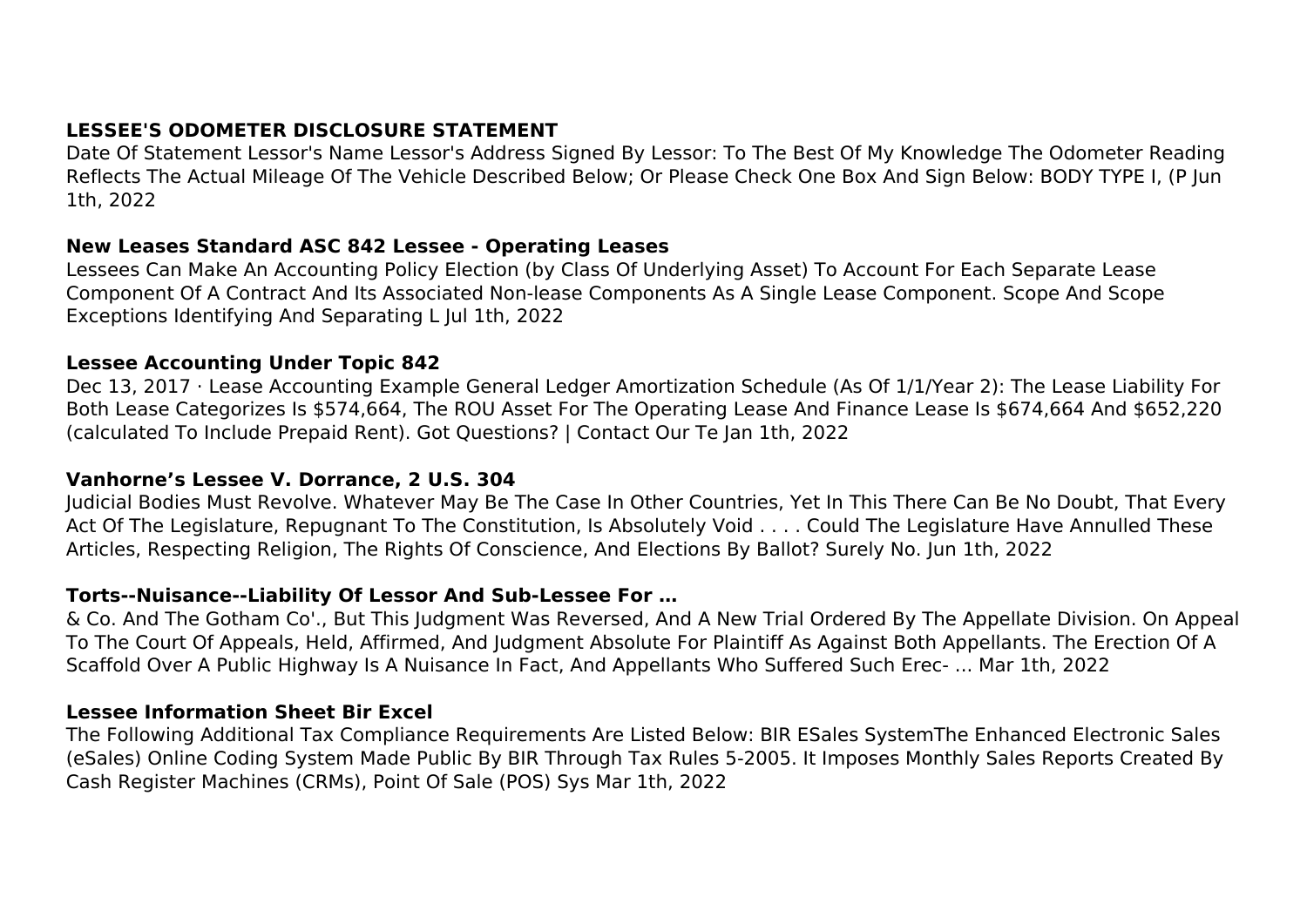MV-1L (8-07)) Department Of Transportation Bureau Of Motor Vehicles 1101 S. Front Street Harrisburg, PA 17104-2516 APPLICATION TO ADD, CHANGE OR DELETE LESSEE INFORMATION FOR A LEASED VEHICLE May 1th, 2022

# **Www.dmv.pa.gov APPLICATION FOR LESSEE INFORMATION**

Www.dmv.pa.gov APPLICATION FOR LESSEE INFORMATION APPLICATION TO ADD, CHANGE OR DELETE LESSEE INFORMATION FOR A LEASED VEHICLE For Department Use Only Bureau Of Motor Vehicles • PO Box 68593 • Harrisburg, PA 17106-8593 NOTE: Any Changes In This Information Provided At Time Of The Original Application Will Require A New MV-1L To Be Completed Mar 1th, 2022

# **The Lessee's Right Of Free Use Of Produced Substances: New ...**

Drake's Famous Well, Drilled In Titusville In 1859, Was Initially Powered By A Manual Water Well Pump Of The Type Normally Used In Houses. GIDDENS, Supra, At 75. 10. In 1865, A Producing Well Was Achieved In Texas Utilizing A Rope, Pulleys And A Mule. C.A. WARNER, TEXAS OIL AND GAS S Jan 1th, 2022

# **Instructions For Lessee Template**

1. Short-term Leases: Defined As A Lease That, At The Commencement Of The Lease Term, Has A Maximum Possible Term Under The Lease Contract Of 12 Months (or Less), Including Any Options To Extend, Regardless Of Their Probability Of Being Exercised. For A Lease That Is Cancelable By Either The Lessee Or The Lessor, The Maximum Possible Term Is The Feb 1th, 2022

# **Technical Line: Lessee Model Comes Together As Leases ... - EY**

A Financial Asset And So Match The Recognition Of Credit Losses With That Of The Credit Spread Implicit In The Interest Charged. Subsequent Changes In Credit Loss Expectations Would Be Reflected In Catch-up Adjustments To Profit Or Loss Based On The Original EIR. Comments Jun 1th, 2022

# **U.S. Supreme Court Johnson & Graham's Lessee V. McIntosh ...**

Foundation And Limitation Of The Right Of Conquest. Application Of The Principle Of The Right Of Conquest To The Case Of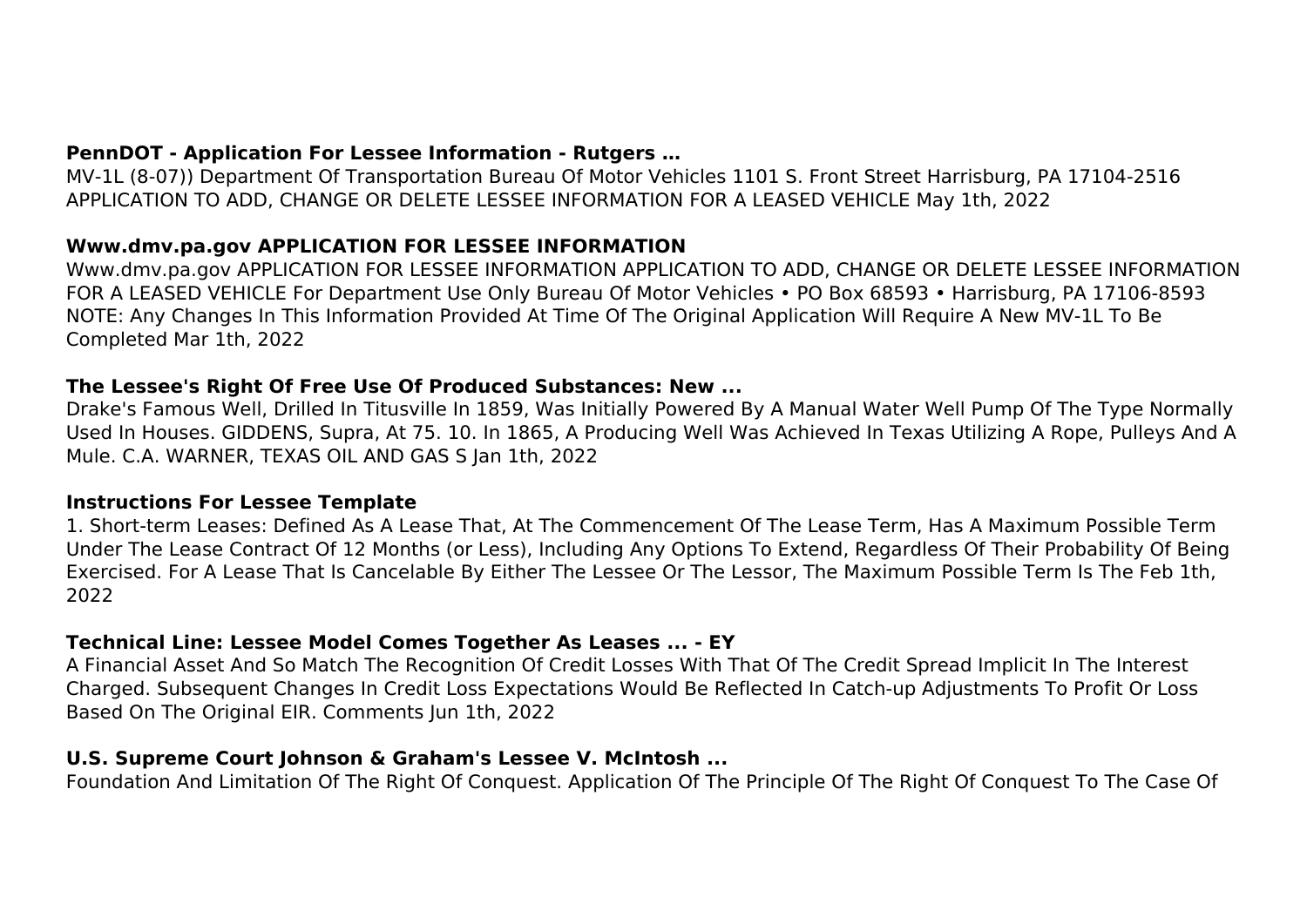The Indian Savages. Nature Of ... West And Northwest, And Also All ... Except So Far As Its Limits And Extent Were Altered And Curtailed By The Treaty Of February 10, 1763, Between Great Britain And France And By The Letters ... Jan 1th, 2022

# **JOHNSON GRAHAM'S Lessee WILLIAM M ... - Library Of …**

Dr Conquest, From The Particular Indian Tribeor Nation By Which The Soil Was Claimed And Held; Or ... Except So Far As Its Limits And Extent Were Altered And Curtailed By The Treaty Of February 10tb, 1763, ... And West Of The Great Miami, Within The Limits Of Virginia, As Described In The Letters Patent Of May 23d, 1609, Were Certain ... Feb 1th, 2022

# **LESSEE NAME Property Name Property Address …**

Tempe Hotel Holding LLC Hilton Garden Inn LOT 1 2102 E Rio Salado 8/3/2017 8/3/2057 No 3/30/2017 3/30/2025 Tempe RI LLC Residence Inn By Marriott LLC 125 E 5th St 9/5/2013 9/5/2028 No 9/5/2013 9/5/2021 Tempe Sister City Corporation Hackett House 405 S Maple Ave 6/10/2016 6/10/2021 Yes Jun 1th, 2022

# **Deloitte. Deloitte - FASB**

Deloitte Deloitte & Touche LLP Ten Westport Road PO Box 820 Wilton, CT 06897-0820 Tel: +1 203761 3000 Fax: +1 2038342200 Www.deloitte.com October 17, 2007 Mr. Russell Golden Director, TA&I — FSP May 1th, 2022

# **Deloitte Deloitte & Touche LLP P.O. Box 820 Tel: + 2013 ...**

Nov 21, 2013 · Deloitte Deloitte & Touche LLP Ten Westport Road P.O. Box 820 Wilton, CT 06897-0820 Tel: + 2013 761 3000 Fax: +1 203 834 2200 Www.deloitte.com October 29, 2013 Elizabeth M. Murphy Apr 1th, 2022

# **LjJ:IJ Deloitte Restructuring Inc. Www.deloitte.ca To The ...**

CNH Industrial Capital - P0 Box 4561 749.00 Productivity Plus Account Toronto ON MSW 4S9 Graham Brothers Construction Group Ltd, Insolvent Person Page 5 Of 18 . District Of; Alberta Jun 1th, 2022

# **Deloitte Tax Case Solution Bricks And Mortar**

Deloitte-tax-case-solution-bricks-and-mortar 1/22 Downloaded From Greenscissors.taxpayer.net On September 24, 2021 By Guest ... Rather Than Heads Up, Looking Through The Windshield. We Need To Do Both. Th Jun 1th, 2022